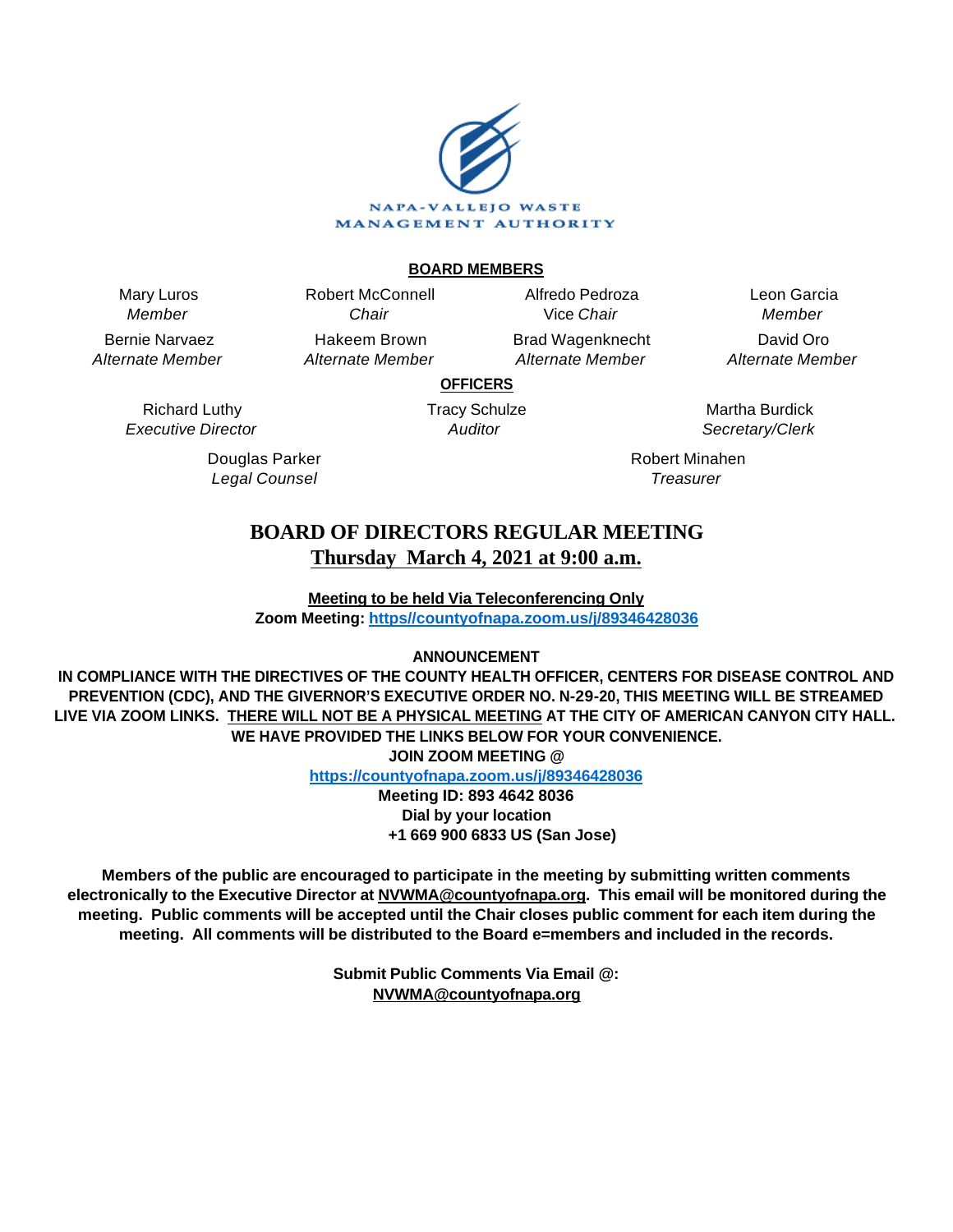#### **GENERAL INFORMATION**

The Napa-Vallejo Waste Management Authority meets the 1st Thursday of each month at 9:00 A.M. at 4381 Broadway Street, Suite 201, American Canyon, California 94503. The meeting room is wheelchair accessible. Requests for disability related modifications or accommodations, aids or services may be made no less than 72 hours prior to the meeting date by contacting 707 253-4471.

The Agenda is divided into two sections:

**CONSENT ITEMS:** These matters typically include routine financial or administrative actions, as well as final adoption of ordinances that cannot be both introduced and adopted at the same meeting. Any item on the CONSENT CALENDAR will be discussed separately at the request of any person. CONSENT CALENDAR items are usually approved with a single motion.

**ADMINISTRATIVE ITEMS:** These items include significant policy and administrative actions, and are classified by program areas. Immediately after approval of the CONSENT CALENDAR, ADMINISTRATIVE ITEMS will be considered.

All materials relating to an agenda item for an open session of a regular meeting of the Napa-Vallejo Waste Management Authority which are provided to a majority or all of the members of the Board by Board members, staff or the public within 72 hours of, but prior to the meeting, will be available for public inspection, at the time of such distribution, in the office of Auditor Controller, 1195 Third Street, Suite B-10, Napa CA 94559, Monday through Friday between the hours of 8:00 a.m. and 5:00 p.m., except for County holidays. Materials distributed to a majority or all of the members of the Board at the meeting will be available for public inspection at the public meeting if prepared by the members of the Board or Napa Vallejo Waste Management staff, and after the public meeting if prepared by some other person. Availability of materials related to agenda items for public inspection does not include materials which are exempt from public disclosure under Government Code sections 6253.5, 6254, 6254.3, 6254.7, 6254.15, 6254.16, or 6254.22.

**ANY MEMBER OF THE AUDIENCE DESIRING TO ADDRESS THE BOARD ON A MATTER ON THE AGENDA**, please proceed to the rostrum and, after receiving recognition from the Chair, give your name and your comments or questions. In order that all interested parties have an opportunity to speak, please be brief and limit your comments to the specific subject under discussion. Time limitations shall be at the discretion of the Chair or Board.

#### **AGENDA AVAILABLE ONLINE AT** www.countyofnapa.org

# **1. CALL TO ORDER**

- **2. ROLL CALL**
- **3. PLEDGE OF ALLEGIANCE**

#### **4. PUBLIC COMMENT**

In this time period, anyone who wishes to speak to the Authority Board of Directors regarding any subject over which the Board has jurisdiction, that is not on the agenda, or to request consideration to place an item on a future Board agenda, may do so at this time. Individuals will be limited to a three minute presentation. The Board of Directors will take no action as a result of any item presented at this time.

#### **5. PRESENTATIONS AND COMMENDATIONS**

#### **6. APPROVAL OF MINUTES**

# **A. APPROVAL OF MINUTES**

REQUESTED ACTION: Approval of Board Minutes for the November 5, 2020 and January 7, 2021 Regular Meetings.